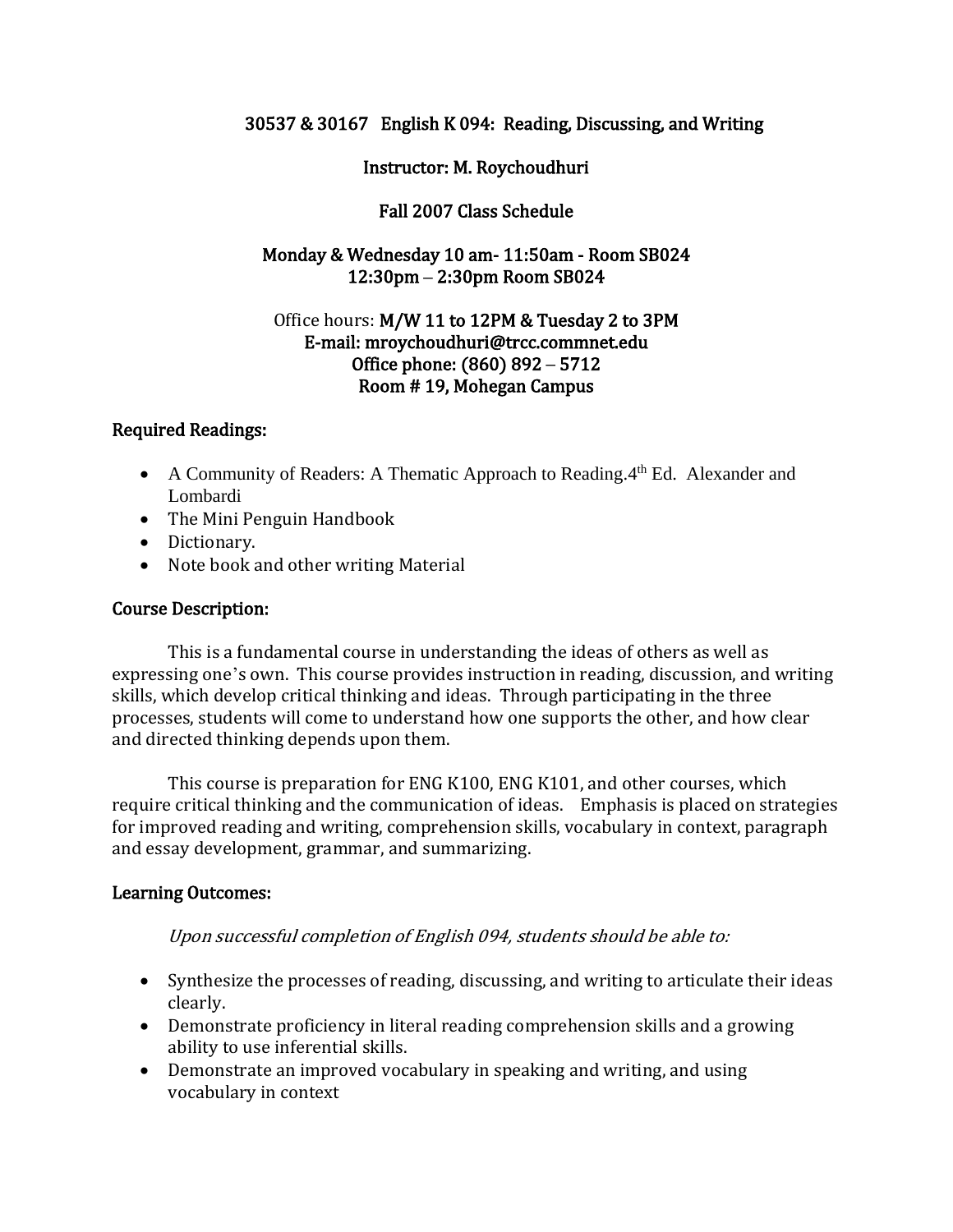- Write responses effectively both in paragraph and short essay format based on ideas garnered from reading and discussing.
- Employ strategies for effective editing.
- Summarize readings typically assigned in college level classes.
- Participate actively and effectively in group discussion.

Grading:The final grade will be a letter grade, A - F.

## Students must get a **"**C**"** or better and pass an Exit Exam to pass this course.

Grading is based on:

- Class Participation..........................................................................................20%. Participation is extremely important because we learn from each other. Participation includes: attending all classes and participating in class discussions, small and large group work, in class writing, coming to class prepared by reading all assigned work and doing assignments on time. Quizzes and Reading Responses - Cannot be made up. ..............................20%. Learning new vocabulary and using in appropriate context. Demonstrated ability to summarize and use critical thinking skills.
- Mastery tests (will drop the lowest test grade of one exam).....................................  $\ldots$  40%
- . Exit exam........................................................................................................20%.
	- $A = 93 100$  $A - 90 - 92$  $B + = 87 - 89$  $B = 83 - 86$  $B - = 80 - 82$  $C + 77 - 79$  $C = 73 - 76$  $C - = 70 - 72$  $D + = 67 - 69$  $D = 63 - 66$  $D - 60 - 62$
	- Attendance:
	- Students are expected to attend all classes. If a student misses classes it will reflect in a lower final grade, regardless of when these absences occur and the reason(s) for which they occur. Five absences result in a "F" grade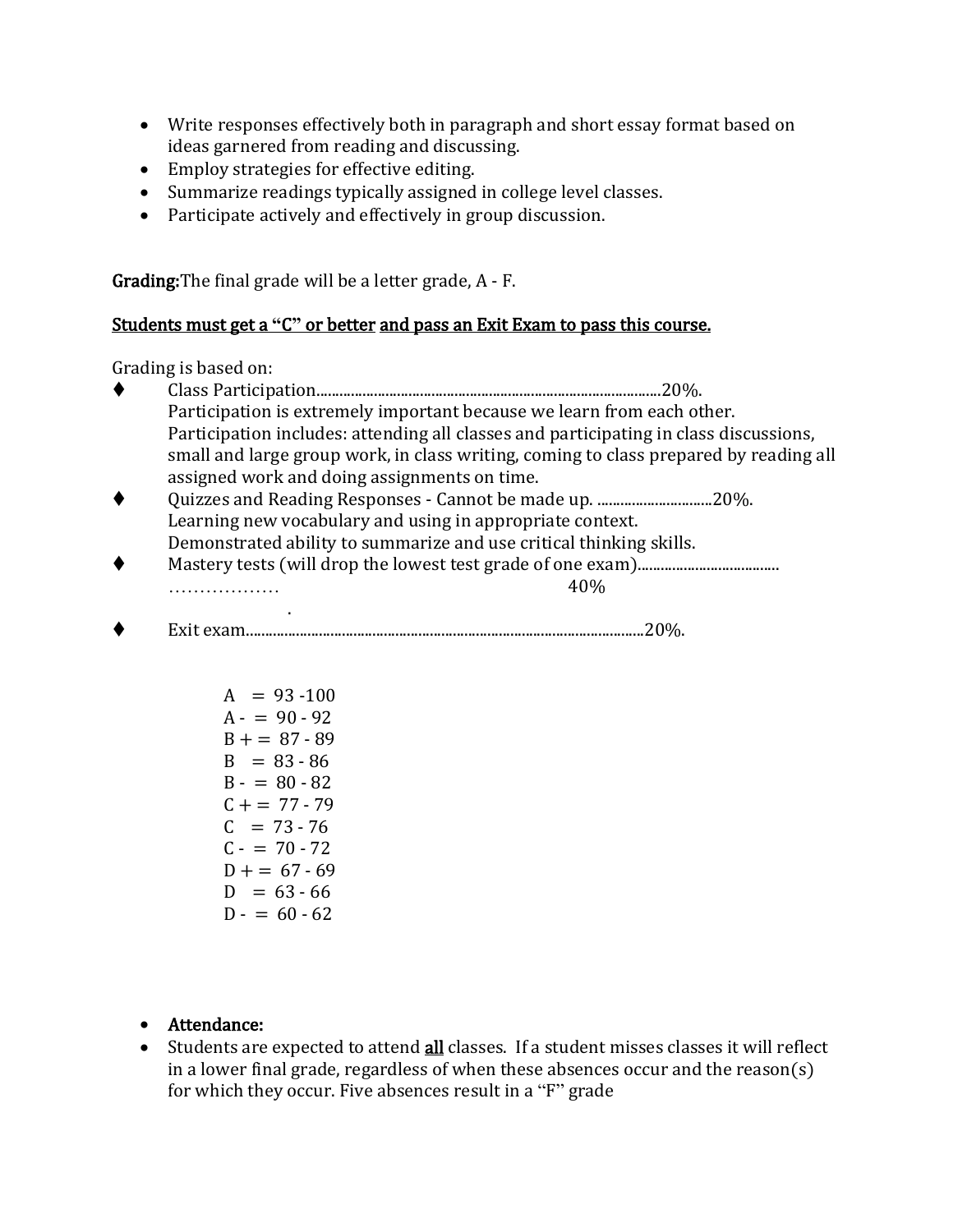- Class begins promptly, don't be late or leave early, it will affect your grade.
- If a student will be absent, late or have to leave early, she/he must tell me in advance.
- It is the student's responsibility to find out and complete the assignment for any missed class by contacting a friend in class or meeting the instructor.
- Quizzes and reading responses **cannot** be made up
- Tests cannot be made up unless previously arranged with the instructor

### Late Work:

- Work is due on the dates stated in the course outline or by instructor. Managing time is essential in order to be an efficient student.
- Late work (anytime after the end of class) will receive a grade penalty.

### Plagiarism:

Plagiarism is the unacknowledged use of another person's words or ideas in your writing. If you use any ideas, thoughts, writing, quotes, or even paraphrase some other writer's thinking, you must acknowledge that person. Whether conscious or unconscious, plagiarism is a serious academic offence. Consequences for plagiarism can range from failing the assignment to failing the course.

### Disabilities:

To receive accommodations in class a student must make an appointment with the Learning Disability Specialists, Mr. Chris Scarborough (office in Mohegan library) or Judy Hilburger (office in the Registrar's office) who will justify the special modifications that are needed to facilitate learning for the student. I will be glad to speak with a student regarding this or any special medical needs. However, this is the student's responsibility and they need to get the paperwork to the instructor as soon as possible for her to make any special accommodations.

## Tutoring/Writing Center:

They are eager to help so please call. Tutoring Academic Success Center (TASC) call (860)892-5745. Writing Center call (860) 892-5773 or 892-5769 or e-mail TRWritingcenter@trcc.commnet.edu.

## Technology:

Turn off your cell phone, pager, or other electronic equipment. While these are essential gadgets they are disruptive and cannot be used in the classroom. If you are expecting an important call, let the instructor know earlier.

## College Withdrawal Policy:

A student who finds it necessary to discontinue a course once class has met must provide notice to the Registrar. Withdrawal forms are available at the Registrar's office in both the campuses. Non punitive "W" grades are assigned to withdrawal requests. An instructor's signature is required after the deadline has passed. No withdrawals are permitted after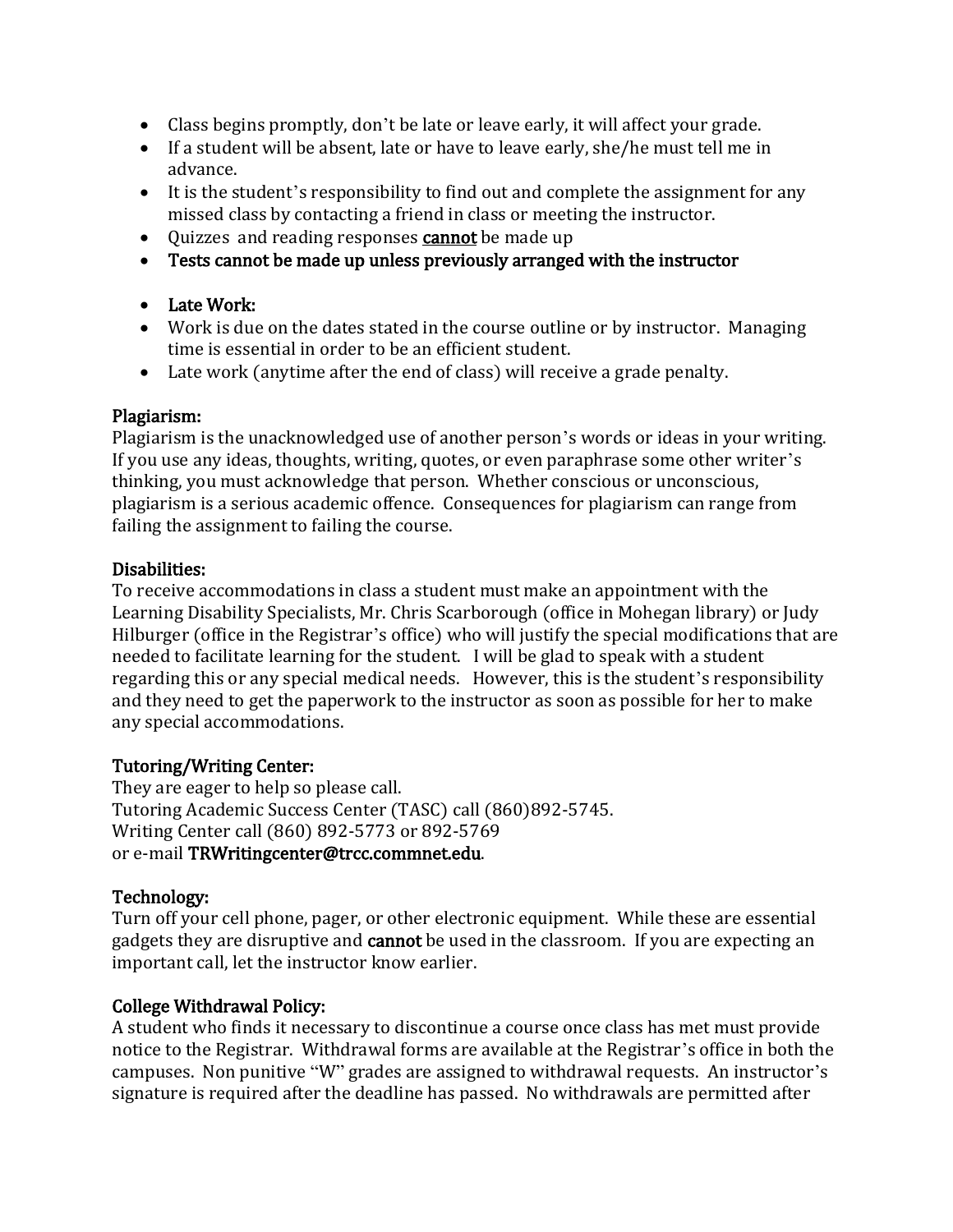the last class preceding the final exam. Student's who do not withdraw but simply stop attending classes will receive "F" grade for the course.

#### Class Cancellations:

In case of class cancellation, the instructor will notify through voice mail on her office phone (call 892-5712) and call the first person on the phone tree. A note on WebCT VISTA will also be posted. Students are encouraged to call (860) 886-0177 or go online to: www.trcc.commnet.edu.

TV Channels 3 & 8 and Radio Stations: WCTY,Q105, WICH, WNLC are good sources too.

#### Note on Reading:

Reading is an important means of communication. It helps one to think, write, and communicate better. Just as there are different skill levels in any sport, reading has different skill levels and achievement as well. This course will help you to become active readers, help you to understand different kinds of reading and help you to develop critical thinking and writing skills. By working together, we can accomplish this goal.

### Course Outline

(Subject to Change)

| Week 1 | <b>August 27</b> |                                                                      |
|--------|------------------|----------------------------------------------------------------------|
|        | Mon.             | Introduction and syllabus review.                                    |
|        |                  | In class writing.                                                    |
|        | <b>August 29</b> |                                                                      |
|        |                  | <b>Wed.</b> Reading: A Community of Readers, Introduction            |
|        |                  | Welcome to A Community of Readers, Why Is Reading So Important?      |
|        |                  | pp. xxxiii - xxxv.                                                   |
|        |                  | Chapter 1, The Reading Process: Joining a Community of Readers pp. 3 |
|        |                  | $-14.$                                                               |
|        |                  | Large Group Discussion.                                              |
|        |                  | Reading Quiz # 1                                                     |
|        |                  |                                                                      |
|        |                  |                                                                      |
|        |                  |                                                                      |

Week 2 September 3 - Labor Day Mon. No Class!

> September 5 Wed. Reading: A Community of Readers, Chapter 1, The Reading Process, pp. 15 - 34.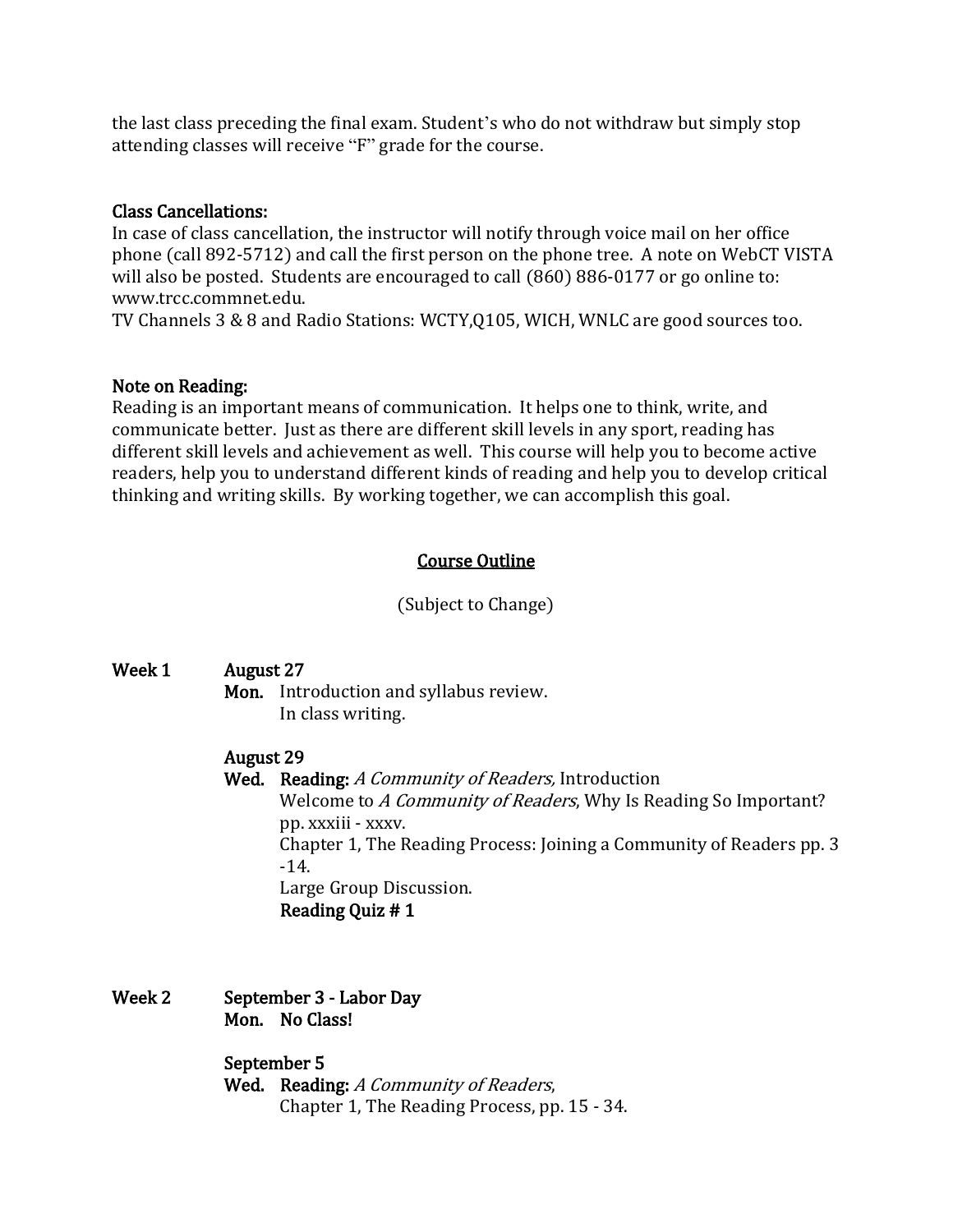Small Group Work / Discussion. Reading Response #1, "How We Learn" by Ricki Linksman, pp. 460 - 467.

# Week 3 September 10

Mon. Reading: A Community of Readers, Chapter 1 The Reading Process, Mastery tests 1A and 1B, pp. 15 - 34. In Class Writing / Discussion. The Reading Process Test.

### September 12

Wed. Reading: A Community of Readers, Chapter 2 Working with Words: Computer Technology and Beyond, pp. 51 - 68 . Small Group Work / Discussion. Reading Quiz # 2.

## Week 4 September 17

Mon. Reading: A Community of Readers, Chapter 2 Working with Words, pp. 68 - 91. Small Group Work / Discussion. Reading Response # 2, "Social and Ethical Issues of Computer Technology" by George Beekman, pp. 468 - 472.

### September 19

Wed. Reading: A Community of Readers, Chapter 2 Working with Words, pp. 92 - 108 Includes Chapter Review and Mastery test 1A and 2B. Large Group Discussion. Working with Words Test.

## Week 5 September 24

Mon. Reading: A Community of Readers, Chapter 3 Topics and Main Ideas: Our Food, Our Culture, pp.109 - 120. In class Writing / Discussion.

#### Reading Response # 3,

"Table Rituals" by Laurie Tarkan, pp. 473 - 477.

### September 26

Wed. Reading: A Community of Readers, Chapter 3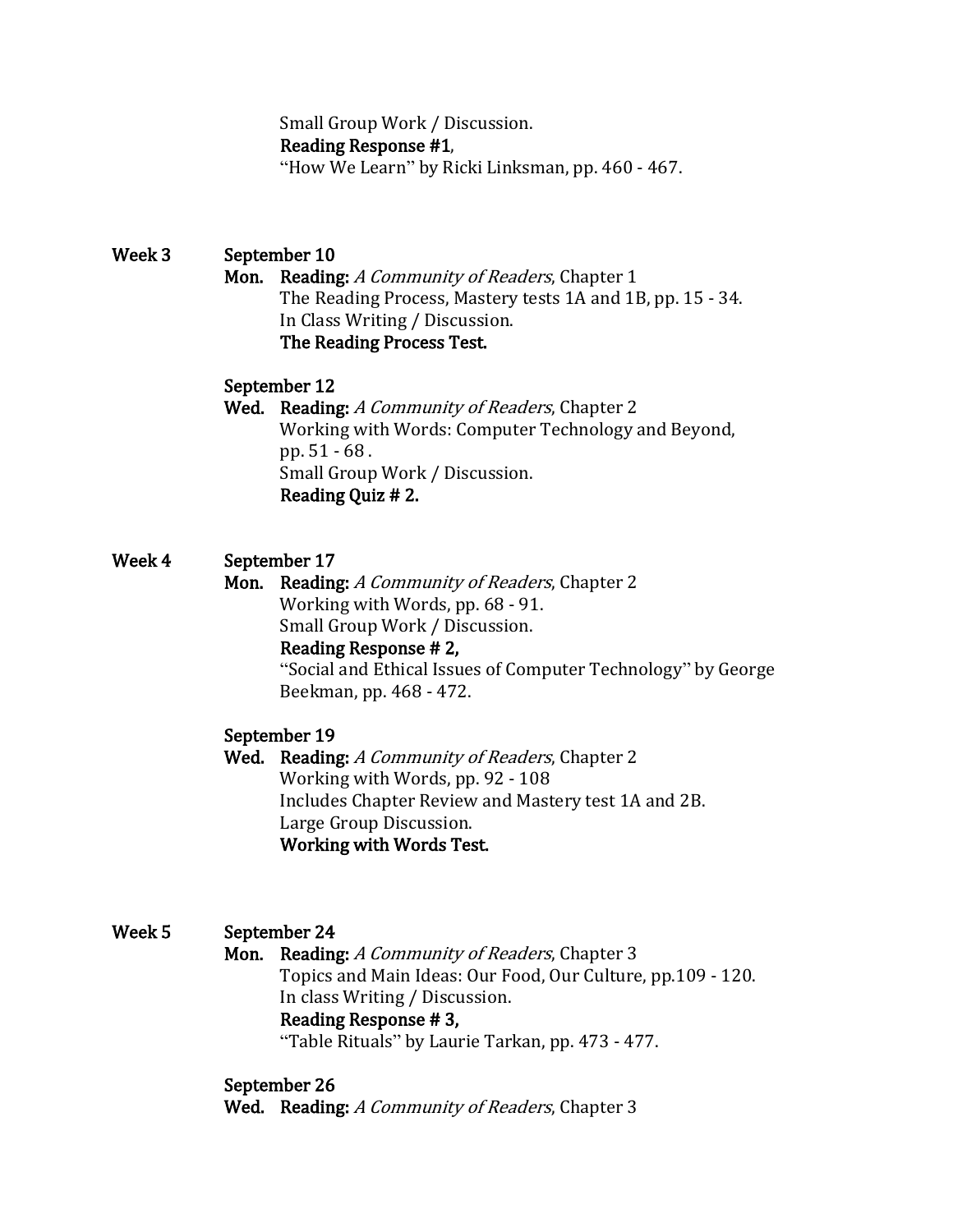Topics and Main Ideas, pp.120 - 146. Small Group Work / Discussion. Reading Quiz # 3.

# Week 6 October 1 Mon. Reading: A Community of Readers, Chapter 3 Topics and Main Ideas, pp. 146 - 170. Includes Chapter review and Mastery Test 3A and 3B. Large Group Discussion. Topics and Main Ideas Test.

### October 3

- Wed. Reading: A Community of Readers, Chapter 4 Support for Main Ideas: Staying Well, pp.171 - 189. Small Group Work / Discussion. Reading Quiz # 4.
- Week 7 October 8 Columbus Day **–** No Class!

### October 10

Wed. Mon. Reading: A Community of Readers, Chapter 4 Support for Main Ideas, pp.189 - 207. In class Writing / Discussion. Reading Response # 4, "Creativity and Longevity" by Norman Cousins, pp. 477 - 485.

### Week 8 October 15

- 
- Mon. Reading: A Community of Readers, Chapter 4 Support for Main Ideas, pp. 207 - 227. Includes Chapter review and Mastery test 4A and 4B. Small Group Work / Discussion. Support for Main Ideas Test /Midterm Exam.

## October 17

Wed. Reading: A Community of Readers, Chapter 5 Patterns of Organization: Where We Live, pp. 229 - 252. Reading Response # 5,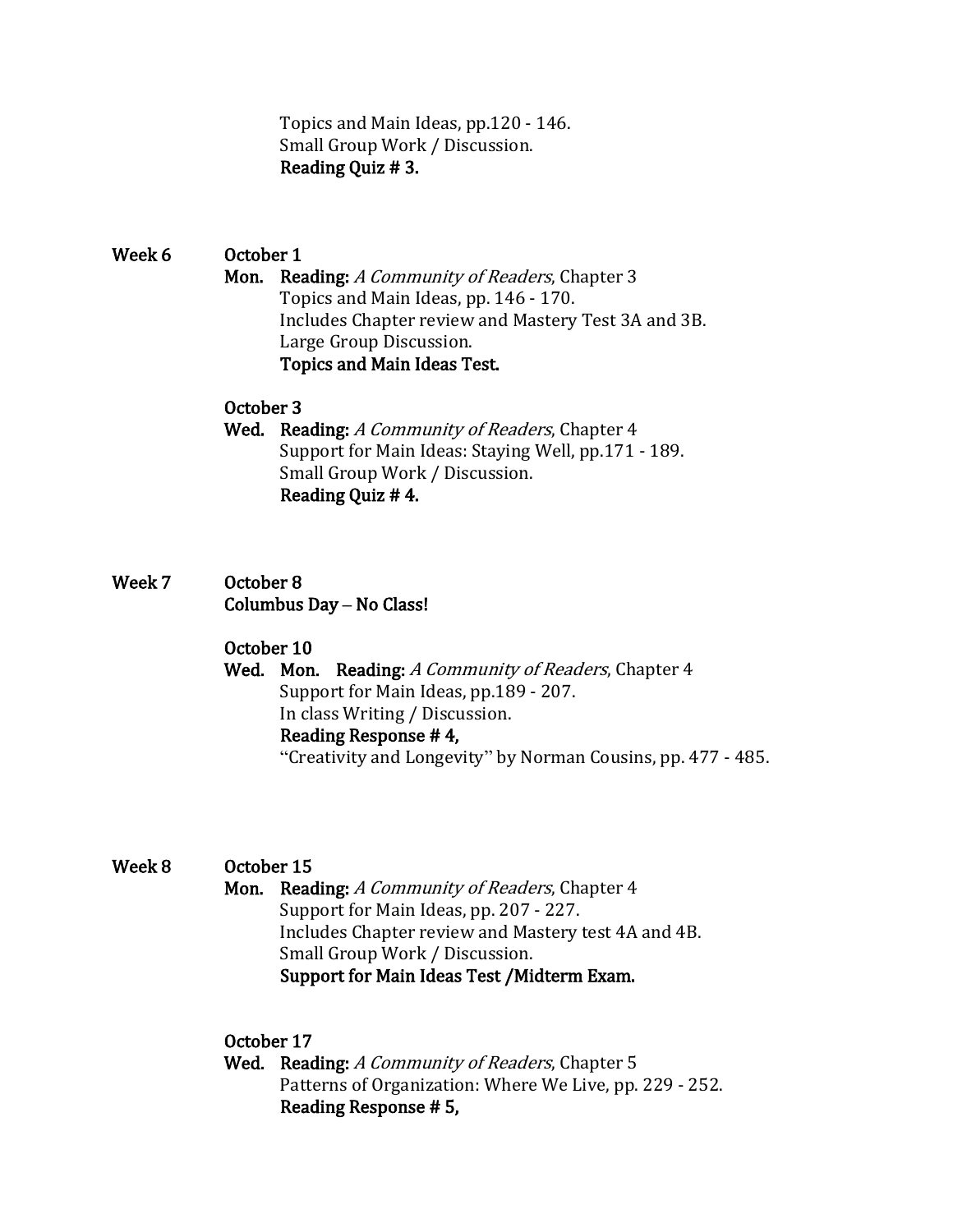Student Choice.

Week 9 October 22 Mon. Reading: A Community of Readers, Chapter 5 Patterns of Organization: Where We Live, pp. 253 - 264. Reading Response # 6, "Working with Our Hands" by Jimmy Carter and Rosalynn Carter, pp. 485 - 491.

### October 24

Wed. Reading: A Community of Readers, Chapter 5 Patterns of Organization, pp. 265 - 273. Reading Quiz # 5.

### Week 10 October 29

Mon. Reading: A Community of Readers, Chapter 5 Patterns of Organization, pp. 273 - 285. Includes Chapter review and Mastery test 5A and 5B. Small Group Work / Discussion. Patterns of Organization Test.

### October 31

Wed. Reading: A Community of Readers, Chapter 6 Inferences and Reading Literature: Dealing with Gender, pp. 287 - 299. Large Group Discussion. Reading Response # 7, "Shame" by Dick Gregory, pp. 491 - 497.

### Week 11 November 5

Mon. Reading: A Community of Readers, Chapter 6 Inferences and Reading Literature, pp. 300 - 311. In class Writing / Discussion. Reading Response # 8, Student Letter to the Editor.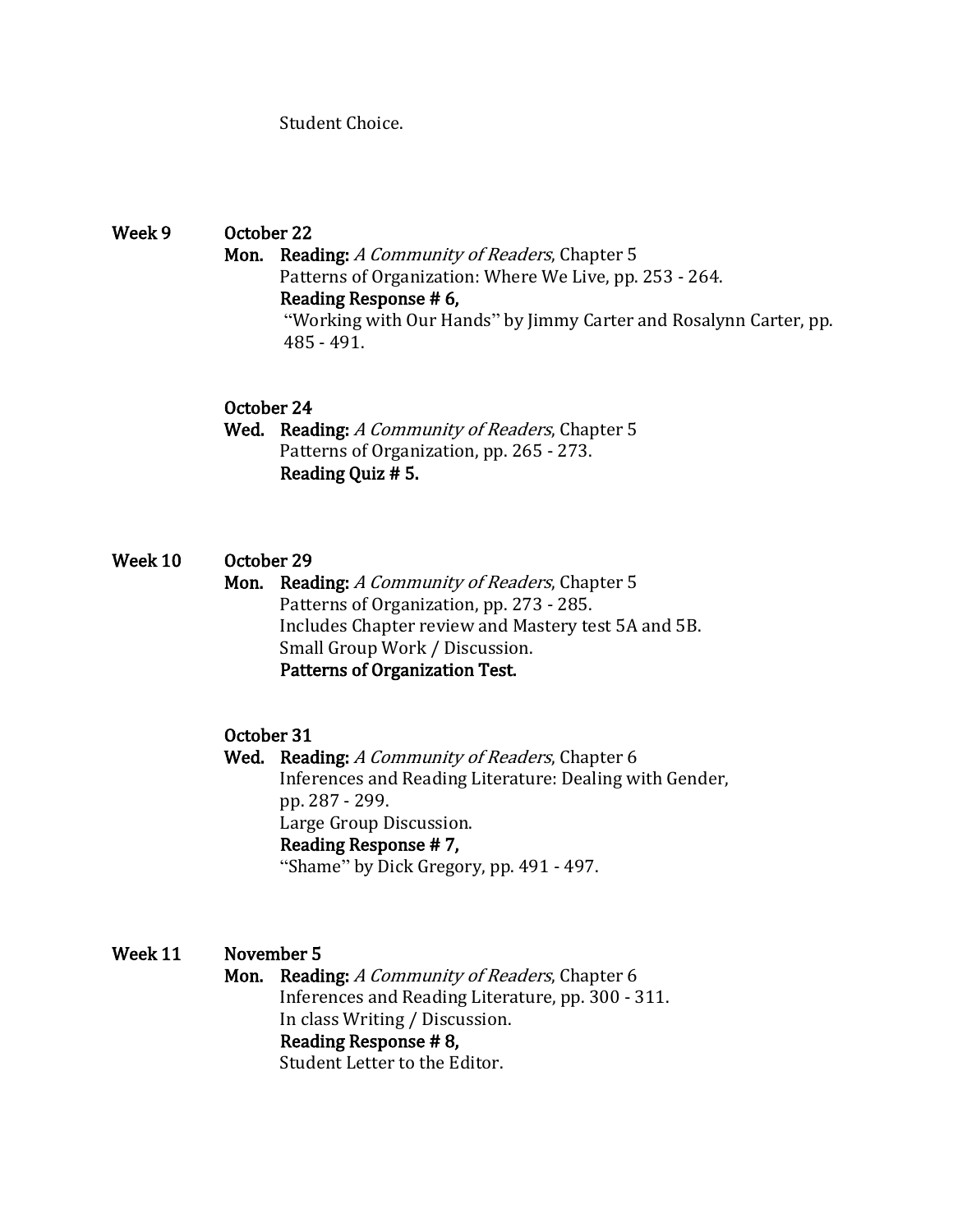### November 7

Wed. Reading: A Community of Readers, Chapter 6 Inferences and Reading Literature, pp. 311 - 332. Small Group Work / Discussion. Reading Quiz # 6.

## Week 12 November 12

Mon. Reading: A Community of Readers, Chapter 6 Inferences and Reading Literature, pp. 333 - 349. Large Group Discussion. Inferences and Reading Literature Test.

### November 14

Wed. Reading: A Community of Readers, Chapter 7 Facts and Opinions: Living in a Diverse Society, pp. 351 - 379. In class Writing / Discussion. Reading Response # 9,

"The War Prayer" by Mark Twain, pp. 497 - 502.

### Week 13 November 19

Mon. Reading: A Community of Readers, Chapter 7 Facts and Opinions, pp. 379 - 404. In class Writing / Discussion. Facts and Opinions Test.

# November 21

Wed. No Class - Thanksgiving Recess!

- Week 14 November 26
	- Mon. Reading: A Community of Readers, Chapter 8 Critical Thinking: Science, Society, and Disease, pp. 405 - 422. Small Group Work / Discussion. Reading Response # 10,

"Ethical Issues Surrounding Death" by John Macionis, pp. 503 - 507.

## Week 14 November 28

Wed. Reading: A Community of Readers, Chapter 8 Critical Thinking, pp. 422 - 437 . Large Group Discussion. Reading Quiz # 8.